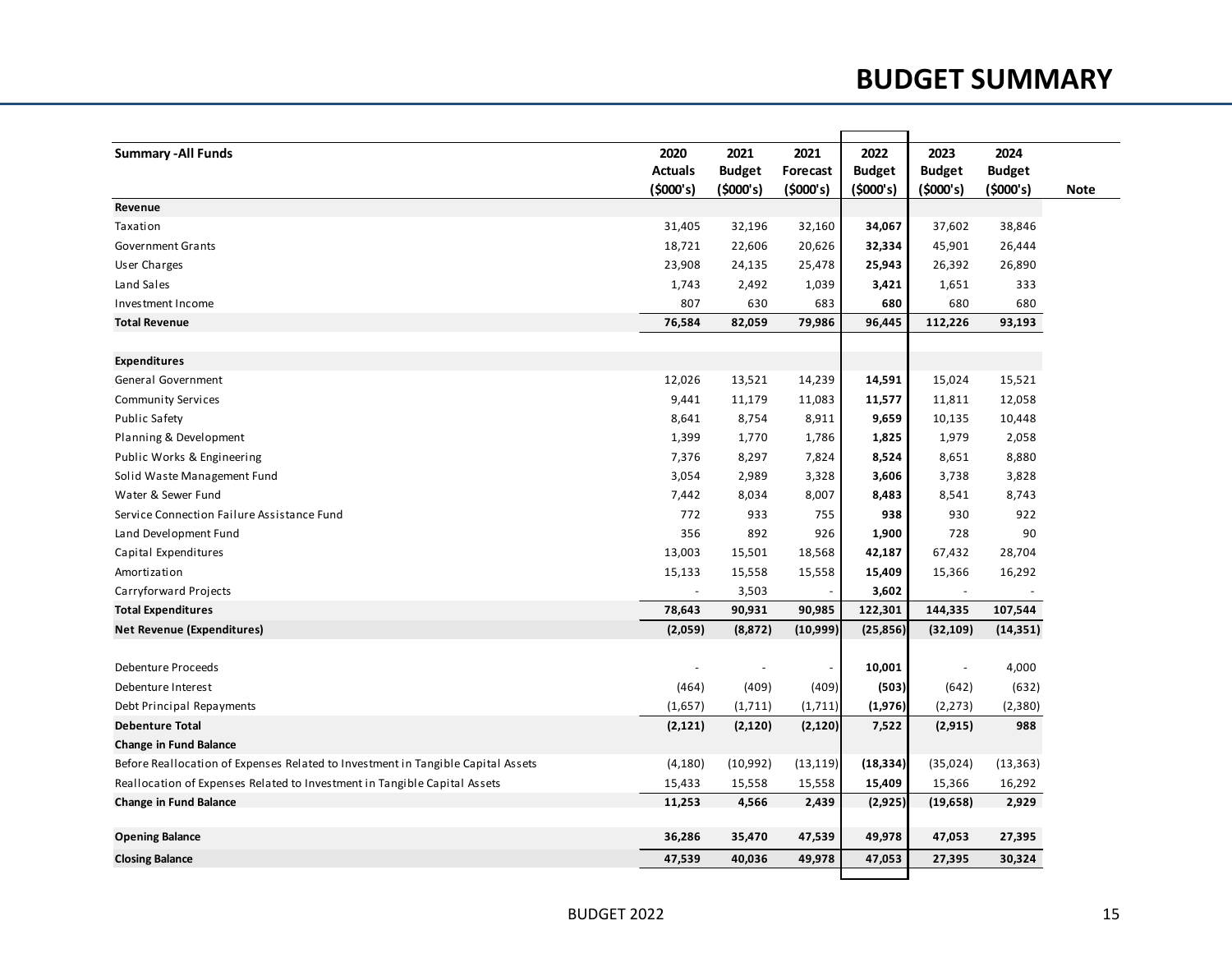| <b>Summary Budget by Object</b>     | 2020                     | 2021          | 2021                     | 2022          | 2023                     | 2024                     |             |
|-------------------------------------|--------------------------|---------------|--------------------------|---------------|--------------------------|--------------------------|-------------|
|                                     | <b>Actuals</b>           | <b>Budget</b> | <b>Forecast</b>          | <b>Budget</b> | <b>Budget</b>            | <b>Budget</b>            |             |
|                                     | (5000's)                 | (5000's)      | (5000's)                 | (5000's)      | (5000's)                 | (5000's)                 | <b>Note</b> |
| <b>Expenditures (by Object)</b>     |                          |               |                          |               |                          |                          |             |
| <b>Operations &amp; Maintenance</b> | 21,242                   | 24,207        | 24,511                   | 26,044        | 26,397                   | 27,064                   |             |
| Capital                             | 13,003                   | 15,501        | 18,568                   | 42,187        | 67,432                   | 28,704                   |             |
| Carryforward Projects               | $\overline{\phantom{a}}$ | 3,503         | $\overline{\phantom{a}}$ | 3,602         | $\overline{\phantom{a}}$ | $\overline{\phantom{a}}$ |             |
| Grants                              | 663                      | 751           | 741                      | 766           | 796                      | 829                      |             |
| Interest on Long-term Debt          | 464                      | 409           | 409                      | 503           | 642                      | 632                      |             |
| Wages & Benefits                    | 28,368                   | 30,239        | 30,401                   | 32,143        | 33,366                   | 34,315                   |             |
| Land                                | 356                      | 892           | 926                      | 1,900         | 728                      | 90                       |             |
| <b>Valuation Allowance</b>          | 178                      | 280           | 280                      | 250           | 250                      | 250                      |             |
| Amortization                        | 14,833                   | 15,558        | 15,558                   | 15,409        | 15,366                   | 16,292                   |             |
| <b>Total Expenditures</b>           | 79,107                   | 91,340        | 91,394                   | 122,804       | 144,977                  | 108,176                  |             |
|                                     |                          |               |                          |               |                          |                          |             |

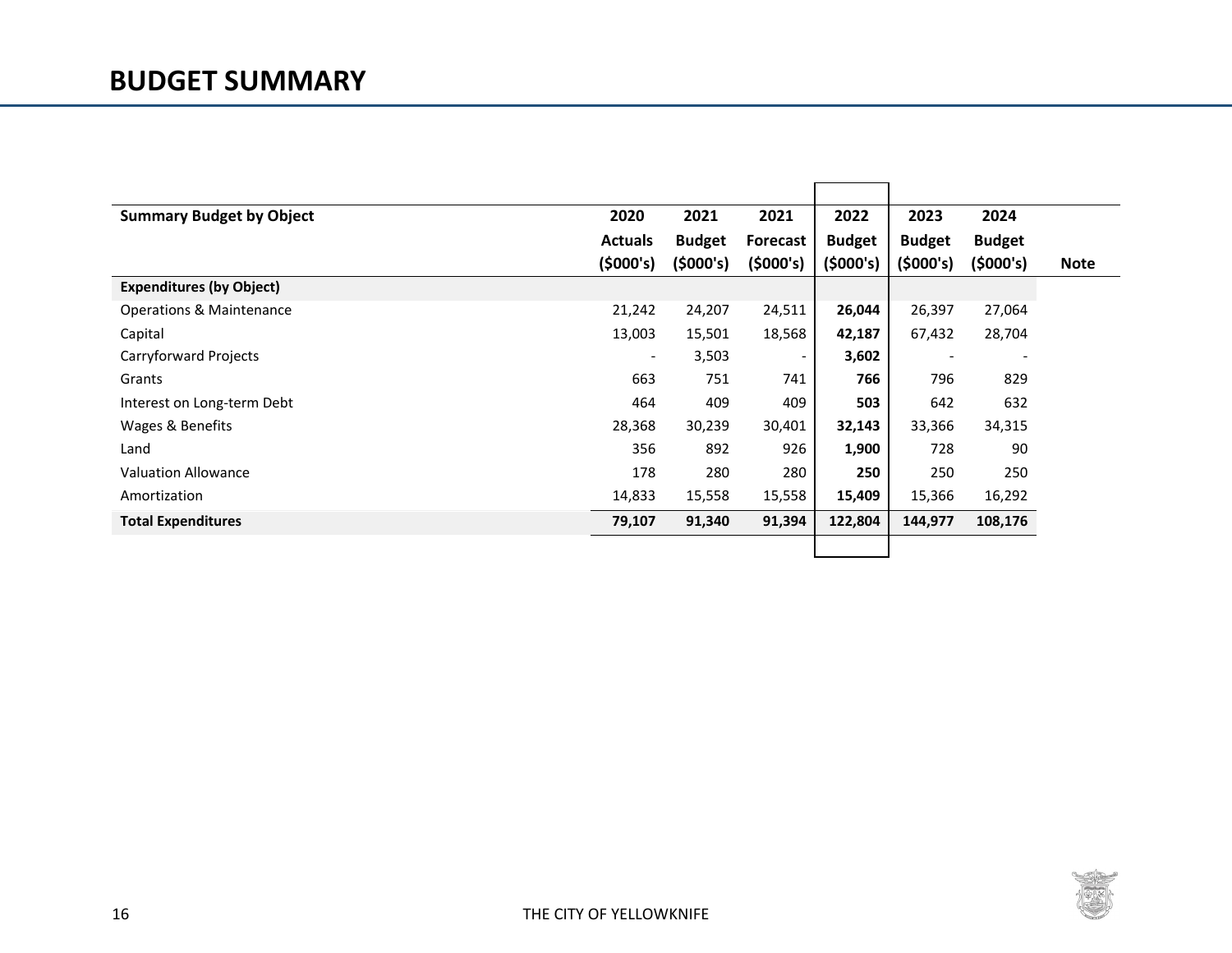| <b>Summary - Fund Balances</b>          | 2020           | 2021          | 2021     | 2022          | 2023          | 2024          |  |
|-----------------------------------------|----------------|---------------|----------|---------------|---------------|---------------|--|
|                                         | <b>Actuals</b> | <b>Budget</b> | Forecast | <b>Budget</b> | <b>Budget</b> | <b>Budget</b> |  |
|                                         | (5000s)        | (5000's)      | (5000's) | (5000's)      | (5000's)      | (5000's)      |  |
| <b>Operating Fund Balances</b>          |                |               |          |               |               |               |  |
| General Fund                            | 13,252         | 7,636         | 13,357   | 11,358        | 11,361        | 11,361        |  |
| Land Development Fund                   | 8,724          | 9,600         | 8,938    | 7,153         | 7,223         | 5,238         |  |
| Solid Waste Management Fund             | (12, 673)      | (12, 583)     | (12,788) | (13,017)      | (13,005)      | (12, 671)     |  |
| Water & Sewer Fund                      | 2,166          | 1,802         | 3,179    | 3,702         | 4,153         | 4,386         |  |
| Service Connect Failure Assistance Fund | 1,812          | 1,610         | 1,989    | 1,989         | 1,989         | 1,989         |  |
| <b>Total Operating Fund Balances</b>    | 13,281         | 8,065         | 14,675   | 11,185        | 11,721        | 10,303        |  |
|                                         |                |               |          |               |               |               |  |
| <b>Capital Fund Balance</b>             |                |               |          |               |               |               |  |
| Capital Fund                            | 23,098         | 25,589        | 25,162   | 29,202        | 5,378         | 9,547         |  |
| Carryforward Projects                   |                | (3,503)       |          | (3,602)       |               |               |  |
| <b>Total Capital Fund Balance</b>       | 23,098         | 22,086        | 25,162   | 25,600        | 5,378         | 9,547         |  |
|                                         |                |               |          |               |               |               |  |
| <b>Reserve Fund Balances</b>            |                |               |          |               |               |               |  |
| Downtown Development Reserve            | 894            | 827           | 877      | 797           | 830           | 863           |  |
| <b>Information Technology Reserve</b>   | 1,803          | 1,310         | 1,541    | 1,541         | 1,611         | 1,721         |  |
| Mobile Equipment Replacement Reserve    | 2,260          | 1,409         | 1,397    | 1,619         | 2,208         | 2,156         |  |
| Major Community Facility Reserve        | 3,181          | 3,307         | 3,268    | 3,329         | 2,665         | 2,752         |  |
| Heritage Reserve                        | 113            | 84            | 138      | 138           | 138           | 138           |  |
| Samuel Colley Library Donation Reserve  | 427            | 427           | 429      | 429           | 429           | 429           |  |
| Revitalization Initiative Reserve       | 2,416          | 2,416         | 2,416    | 2,416         | 2,416         | 2,416         |  |
| <b>Community Grant Reserve</b>          | 66             | 105           | 75       |               |               |               |  |
| <b>Total Reserve Fund Balances</b>      | 11,160         | 9,885         | 10,141   | 10,269        | 10,297        | 10,475        |  |
| <b>Total Fund Balances</b>              | 47,539         | 40,036        | 49,978   | 47,053        | 27,395        | 30,324        |  |
|                                         |                |               |          |               |               |               |  |